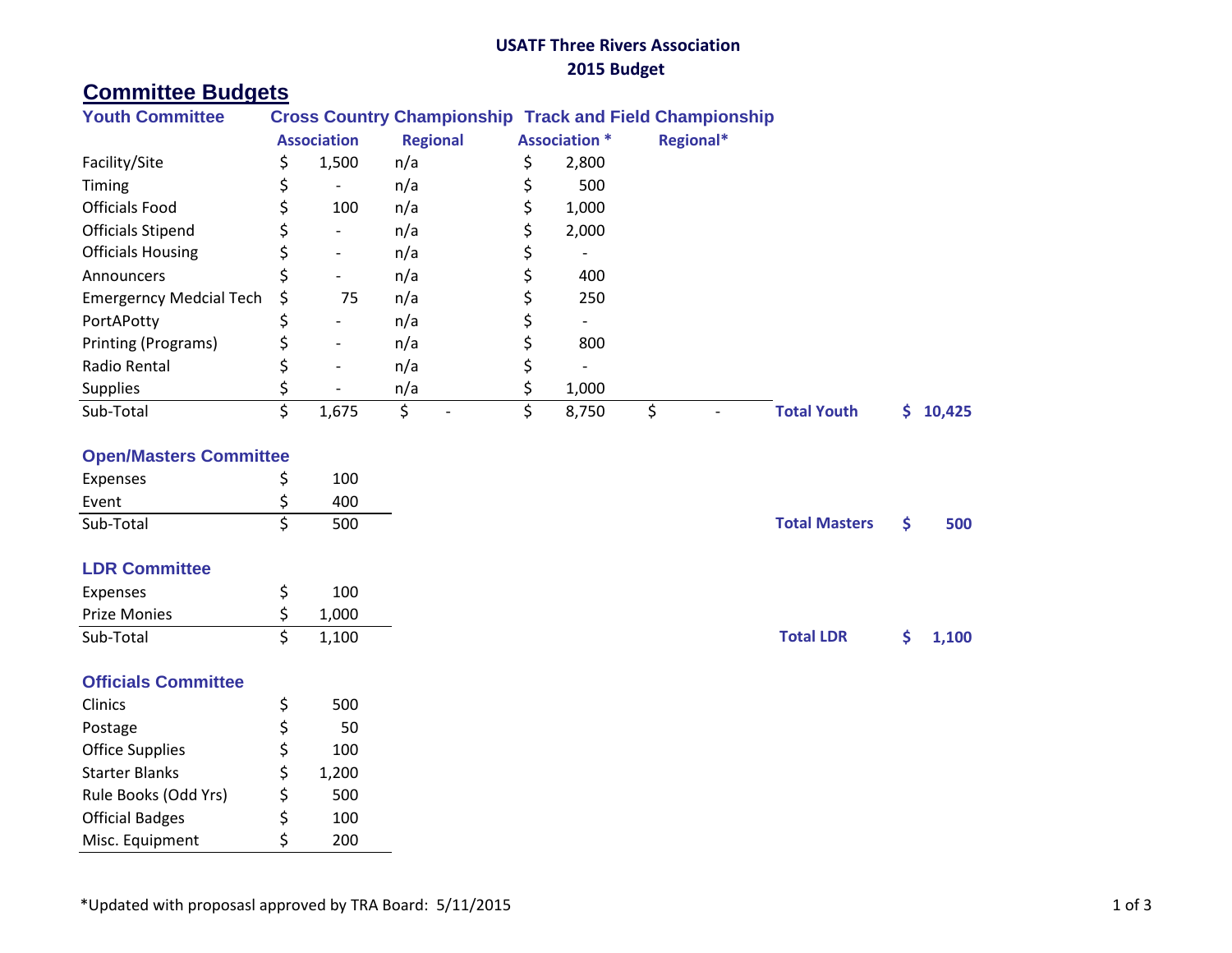#### **USATF Three Rivers Association 2015 Budget**

| Sub-Total                        | \$ | 2,650  | ZUIJ DUUBEL<br><b>Total Officials</b> | \$.<br>2,650 |
|----------------------------------|----|--------|---------------------------------------|--------------|
| <b>Administrative Budgets</b>    |    |        |                                       |              |
| <b>President</b>                 | Ś  | 100    | <b>Total President</b><br>-S          | 100          |
| (sanctions: postage, paper, ink) |    |        |                                       |              |
| <b>Treasurer</b>                 | \$ | 250    | <b>Total Treasurer</b><br>\$          | 250          |
| (Postage, paper, ink, checks)    |    |        |                                       |              |
| <b>Membership</b>                | \$ | 250    | <b>Total Membersh \$</b>              | 250          |
| (Postage, paper, ink))           |    |        |                                       |              |
| <b>Marketing*</b>                |    |        |                                       |              |
| Development Program              | \$ | 6,000  |                                       |              |
| Web Maintenance                  | \$ | 5,100  |                                       |              |
| (Fund Raising, etc)              | \$ | 1,000  |                                       |              |
| Sub-Total                        | \$ | 12,100 | Total Marketing \$                    | 12,100       |
| <b>Office Budget</b>             |    |        |                                       |              |
| Telephone                        | \$ | 1,000  |                                       |              |
| <b>Email Delivery</b>            | \$ | 750    |                                       |              |
| Postage - Annual Mtg             | \$ |        |                                       |              |
| <b>Storage Fees</b>              | \$ | 1,000  |                                       |              |
| Equipment / Fees                 | \$ | 500    |                                       |              |
| Wufoo Forms                      | \$ | 150    |                                       |              |
| <b>Service Fees</b>              | \$ |        |                                       |              |
| Sub-Total                        | \$ | 3,400  | <b>Total Office</b>                   | \$.<br>3,400 |